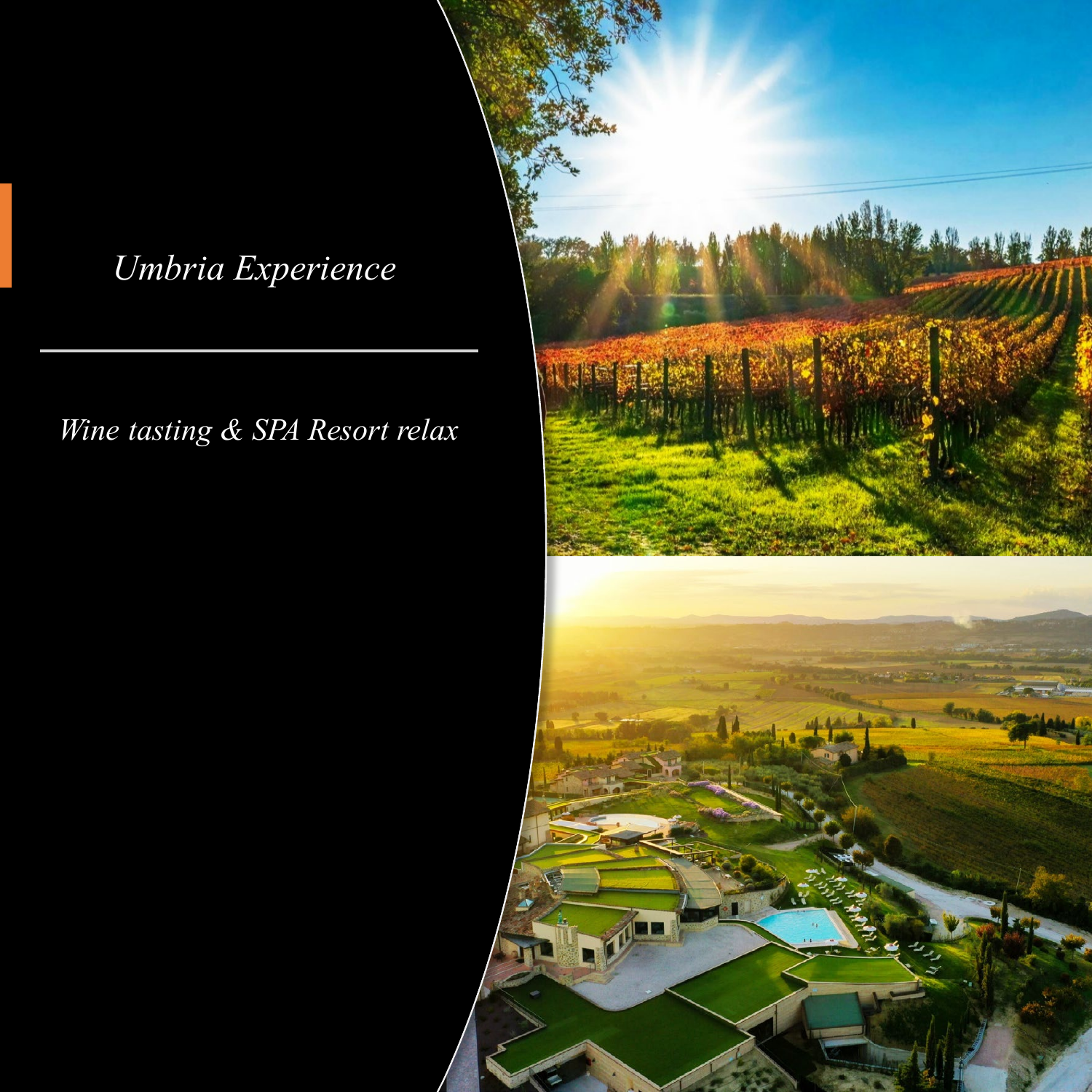*Experience duration 3 hours*

*Tasting of Sagrantino DOCG, accompanied by a refined selection of typical products of the territory and of Umbrian gastronomy.*

*Location: Arnaldo Caprai winery Montefalco (PG)*

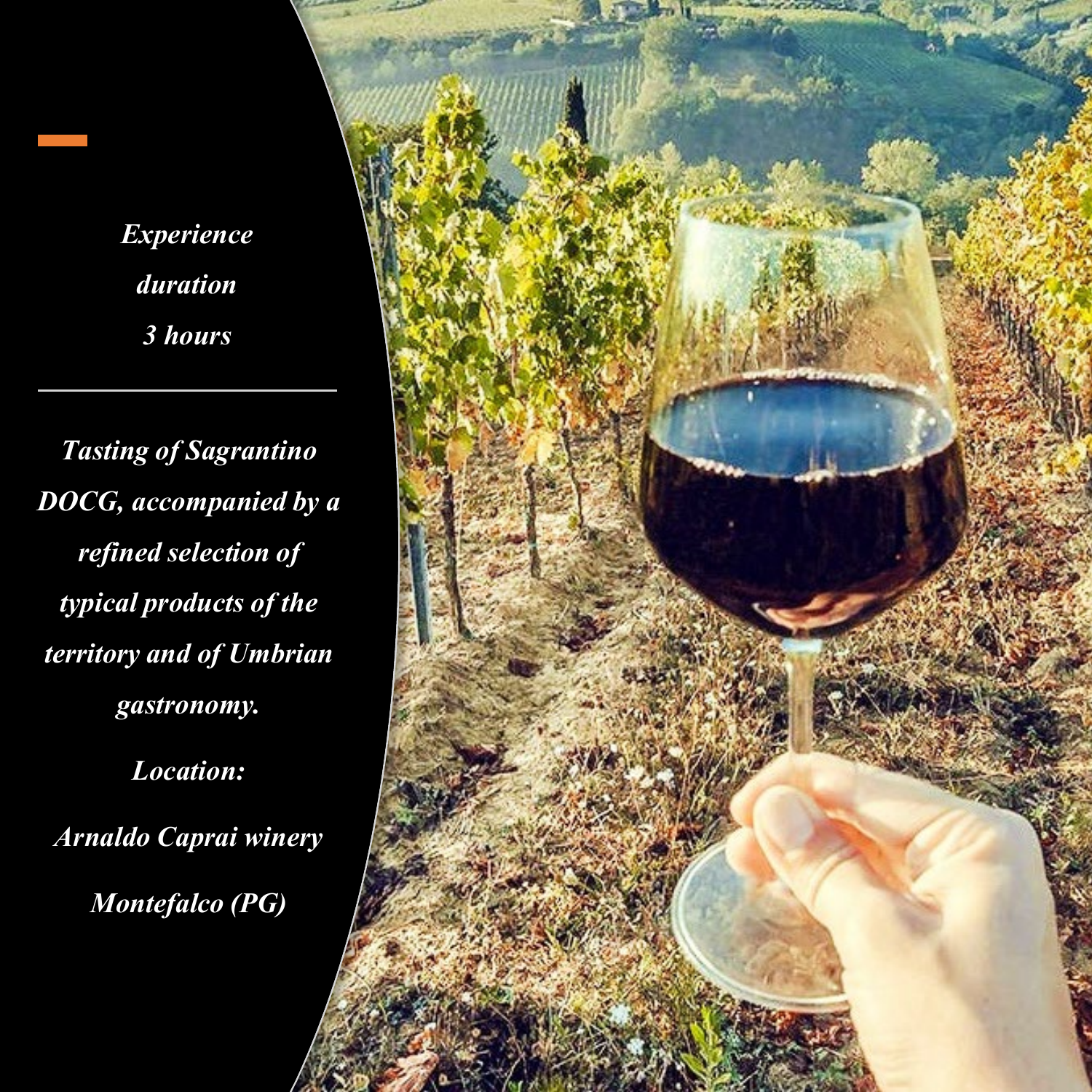*Experience duration 5 hours*

*We take you to the largest SPA Resort in Umbria region. Swimming pools, saunas, relaxation areas and four private spas will be at your disposal. Location: Borgo Brufa SPA &* 

*Resort Relax*

*Brufa (PG)*

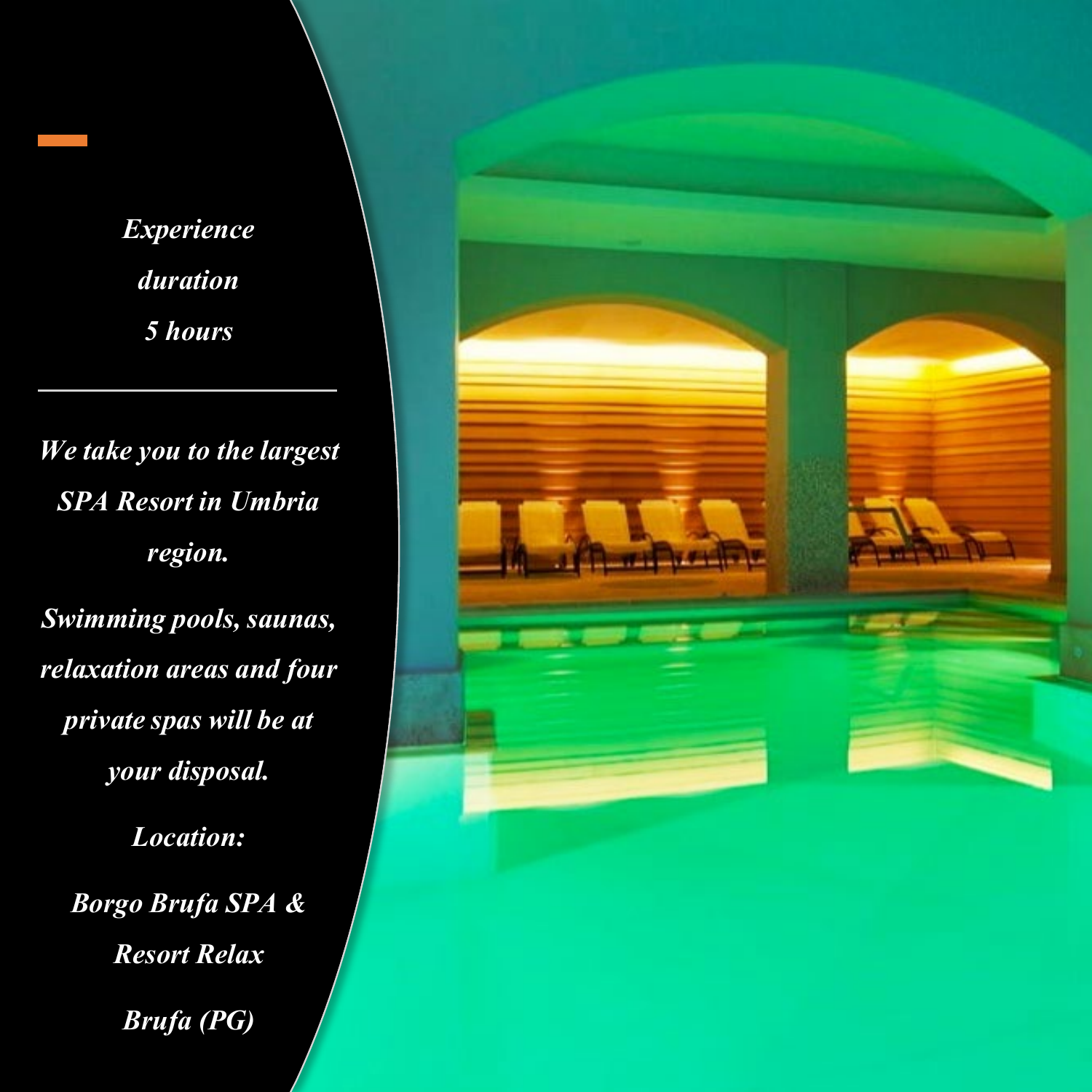*Rental car with driver*

*Private transport service with sedans and minivans Mercedes-Benz.*

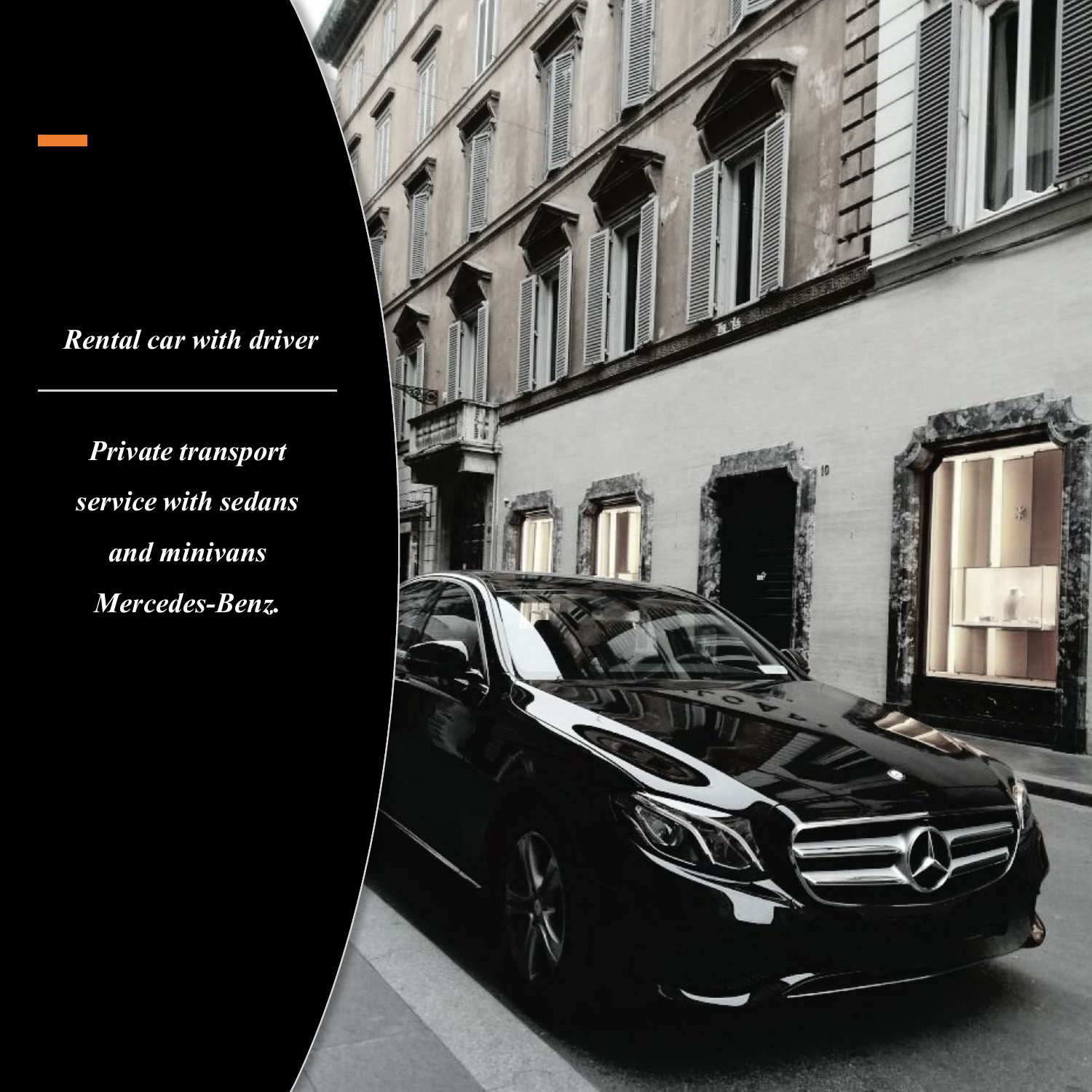*08:00 am – Departure from Rome with destination Montefalco (PG) winery Arnaldo Caprai;*

*10:15 am – Visit of the winery with followed by a tasting of five type of Sagrantino DOCG wine, on the panoramic terrace for exclusive use. Tasting accompanied by a selected choice of typical local products and Umbrian gastronomy. A wine educator will be at your disposal.*

*01:15 pm – Transfer to Brufa (PG);*

*From 02:00 pm to 07:00 pm – With 3000 m² of wellness, Borgo Brufa is the biggest SPA Resort in Umbria. Outdoor and indoor pools, saunas circuit, relax areas and four private spas, will be at your disposal. Here you enjoy more than wellness: a beautiful restaurant with panoramic terrace awaits you amidst an incomparably beautiful setting with a view of Perugia and Assisi;*

*07:30 pm – Departure from Brufa with return to Rome.*

*Program*